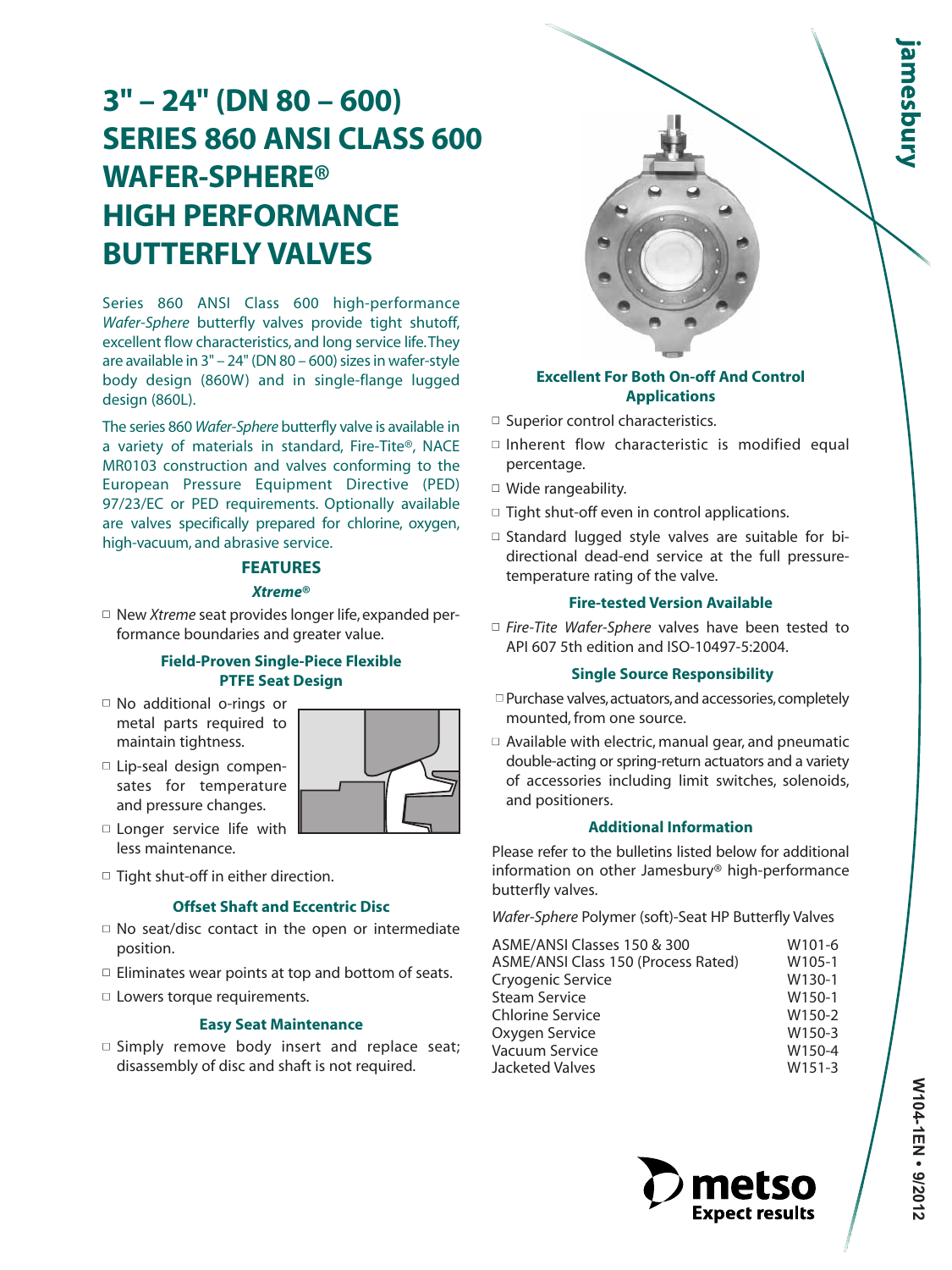# **SPECIFICATIONS**

#### **Seat Ratings**

Seat ratings are based on differential pressure with the disc in the fully closed position and refer to seats only. Maximum body working pressures and test pressure of different materials are shown in the **Valve Body Ratings** table below.

These ratings are a conservative guide for general service. Previous experience in a process or new developments and alternate seat materials may permit applications at ratings above those shown. Please consult customer service at www.metso.com/automation for specific recommendations.



#### **Flow Data**

The table below provides flow coefficients for Type 860W and 860L valves covered in this bulletin. The Cv values represent the flow of water at +60˚F through the valve in U.S. gallons per minute at a pressure drop of 1 psi.

| The metric equivalent,               |
|--------------------------------------|
| Kv, is the flow of water at          |
| 16°C through the valve               |
| in cubic meters per                  |
| hour at pressure drop of             |
| 1 kg/cm <sup>2</sup> . To convert Cv |
| to Kv, multiply by 0.8569.           |

| <b>Valve Size</b> |           |        |  |  |
|-------------------|-----------|--------|--|--|
| inches            | <b>DN</b> | $Cv^*$ |  |  |
| 3                 | 80        | 155    |  |  |
| $\overline{4}$    | 100       | 260    |  |  |
| 6                 | 150       | 750    |  |  |
| 8                 | 200       | 1350   |  |  |
| 10                | 250       | 2100   |  |  |
| 12                | 300       | 2900   |  |  |
| 14                | 350       | 4000   |  |  |
| 16                | 400       | 5100   |  |  |
| 18                | 450       | 5500   |  |  |
| 20                | 500       | 7950   |  |  |
| 24                | 600       | 11300  |  |  |

#### **Valve Body Ratings**

These are maximum working pressure ratings of the **Valve Body Only**.The seat ratings above determine the practical pressure limitations according to actual service conditions. Test pressures below are for a hydrostatic test with the valve open.

|                      | <b>Valve Body Pressure/Temperature Rating</b> |                      |  |  |  |  |
|----------------------|-----------------------------------------------|----------------------|--|--|--|--|
| Temperature          | <b>Carbon Steel*</b>                          | 316 Stainless Steel* |  |  |  |  |
| $\mathsf{P}$         | psi                                           | psi                  |  |  |  |  |
| $-20$ to $100$       | 1480                                          | 1440                 |  |  |  |  |
| 200                  | 1360                                          | 1240                 |  |  |  |  |
| 300                  | 1310                                          | 1120                 |  |  |  |  |
| 400                  | 1265                                          | 1025                 |  |  |  |  |
| 500                  | 1205                                          | 955                  |  |  |  |  |
| <b>Test Pressure</b> | 2250                                          | 2200                 |  |  |  |  |
|                      |                                               |                      |  |  |  |  |
| Temperature          | <b>Carbon Steel*</b>                          | 316 Stainless Steel* |  |  |  |  |
| °C                   | bar                                           | bar                  |  |  |  |  |
| -29 to 38            | 102.1                                         | 99.3                 |  |  |  |  |
| 100                  | 93.2                                          | 84.4                 |  |  |  |  |
| 150                  | 90.2                                          | 77.0                 |  |  |  |  |
| 200                  | 87.6                                          | 71.3                 |  |  |  |  |
| 250                  | 83.9                                          | 66.8                 |  |  |  |  |

\*In accordance with ASME B16-34-2004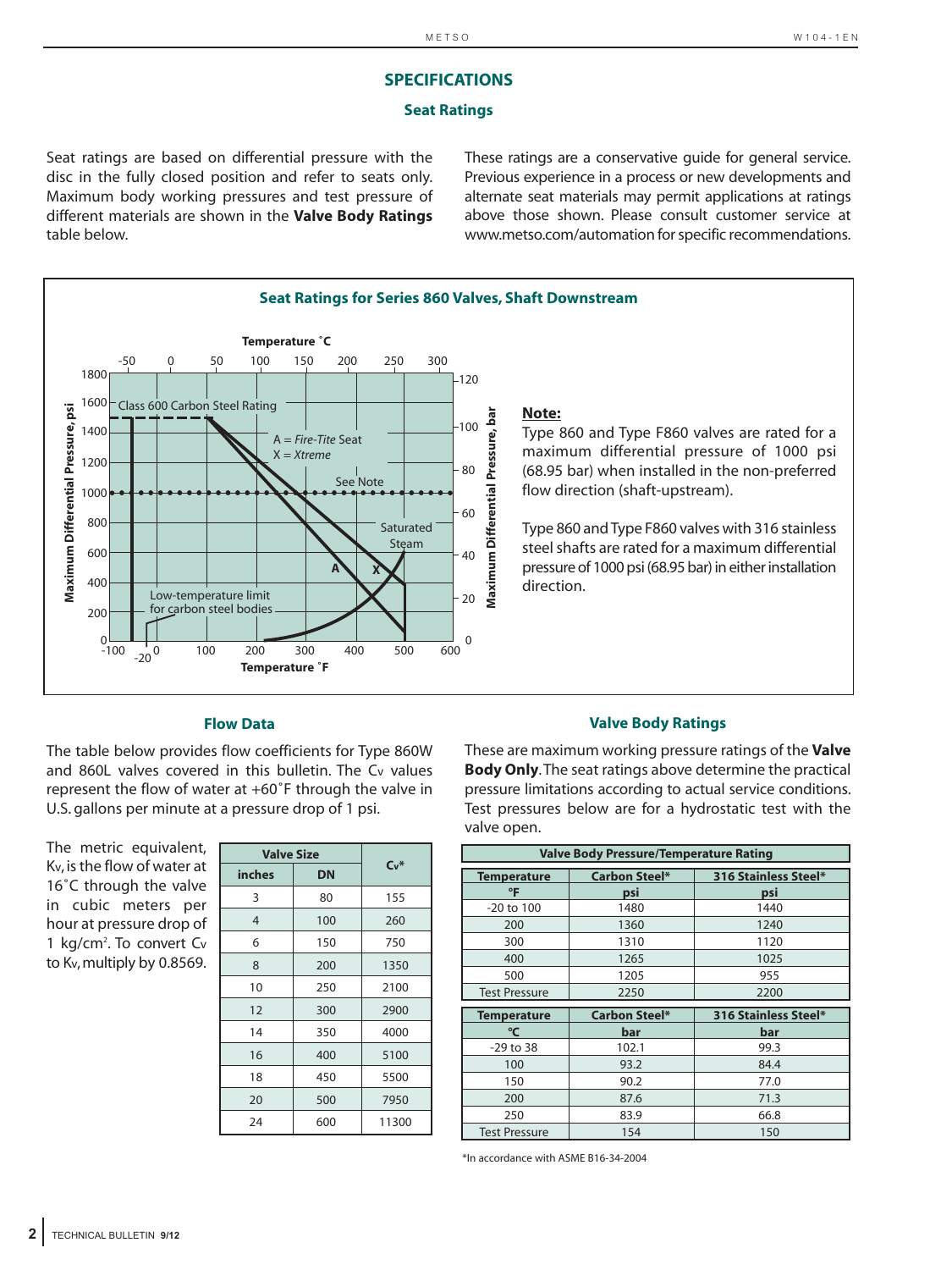#### **Valve Torque Data**

The torque required to open or close Series 860 and F860 valves can easily be calculated using the equation below. However, for your convenience, the tables on page 4 can be used as a quick guide for actuator selection. If the valve's torque is not listed in the tables, (use the equation to calculate the torque). Refer to *Jamesbury* bulletins for pneumatic and electric actuators. Select an actuator that provides the same or greater torque output than the valve's torque. If in doubt, select the next larger actuator. Refer to these bulletins for pneumatic and electric actuator torque output values and actuator selection tables.

| <b>Manual Gear Actuators</b>    | A <sub>100-1</sub> |
|---------------------------------|--------------------|
| Spring-Diaphragm Actuators      | A110-4             |
| <b>VPVL Mod D Actuators</b>     | A111-5             |
| Piston Actuators (BC/BJ Series) | 6B <sub>20</sub>   |

## **Torque Equation**

Use the following equation (and the factors extracted from the table below) to calculate the torque required to open or close Series 860 valves.

#### **Torque required (FT•LBS) = {(Kt) x (shut-off differential pressure in psi)} + Ts**

#### **Example:**

6" (DN 150) 860W-11-36HBXZ at 900 psi (62.055 bar), installed shaft downstream. (From table, Kt = 0.195, Ts = 80.)

 $=$  {0.195 x 900} + 80

 $= 256$  FT $\cdot$ LBS (To convert to N $\cdot$ m, multiply by 1.356)

|                   | <b>Torque Equation Factors</b> |                       |                         |                                     |                           |           |  |  |  |  |  |  |  |  |
|-------------------|--------------------------------|-----------------------|-------------------------|-------------------------------------|---------------------------|-----------|--|--|--|--|--|--|--|--|
|                   |                                |                       | Series 860, X Seats     | <b>Series F860, Fire-Tite Seats</b> |                           |           |  |  |  |  |  |  |  |  |
| <b>Valve Size</b> |                                | Kt                    | Kt                      |                                     | <b>Kt, Shaft Upstream</b> |           |  |  |  |  |  |  |  |  |
| <b>Inches</b>     | <b>DN</b>                      | <b>Shaft Upstream</b> | <b>Shaft Downstream</b> | <b>Ts</b>                           | or Downstream             | <b>Ts</b> |  |  |  |  |  |  |  |  |
| 3                 | 80                             | 0.023                 | 0.018                   | 30                                  | 0.02                      | 60        |  |  |  |  |  |  |  |  |
| $\overline{4}$    | 100                            | 0.128                 | 0.11                    | 51                                  | 0.105                     | 100       |  |  |  |  |  |  |  |  |
| 6                 | 150                            | 0.265                 | 0.195                   | 80                                  | 0.3                       | 180       |  |  |  |  |  |  |  |  |
| 8                 | 200                            | 0.426                 | 0.406                   | 110                                 | 0.57                      | 320       |  |  |  |  |  |  |  |  |
| 10                | 250                            | 0.711                 | 0.701                   | 200                                 | 0.97                      | 450       |  |  |  |  |  |  |  |  |
| 12                | 300                            | 1.47                  | 1.08                    | 330                                 | 1.8                       | 700       |  |  |  |  |  |  |  |  |
| 14                | 350                            | 1.86                  | 1.48                    | 430                                 | 2.4                       | 930       |  |  |  |  |  |  |  |  |
| 16                | 400                            | 2.42                  | 1.74                    | 580                                 | 3.43                      | 1060      |  |  |  |  |  |  |  |  |
| 18                | 450                            | 2.96                  | 2.3                     | 710                                 | 6.11                      | 1350      |  |  |  |  |  |  |  |  |
| 20                | 500                            | 3.52                  | 3.2                     | 840                                 | 8.5                       | 1790      |  |  |  |  |  |  |  |  |
| 24                | 600                            | 5.16                  | 4.45                    | 1240                                | 12.67                     | 2550      |  |  |  |  |  |  |  |  |

**NOTES:** • Type 860 and Type F860 valves are rated for a maximum differential pressure of 1000psi (68.95 bar) when installed in the non-preferred flow direction (shaft-upstream).

• Type 860 and Type F860 valves with 316 stainless steel shafts are rated for a maximum differential pressure of 1000 psi (68.95 bar).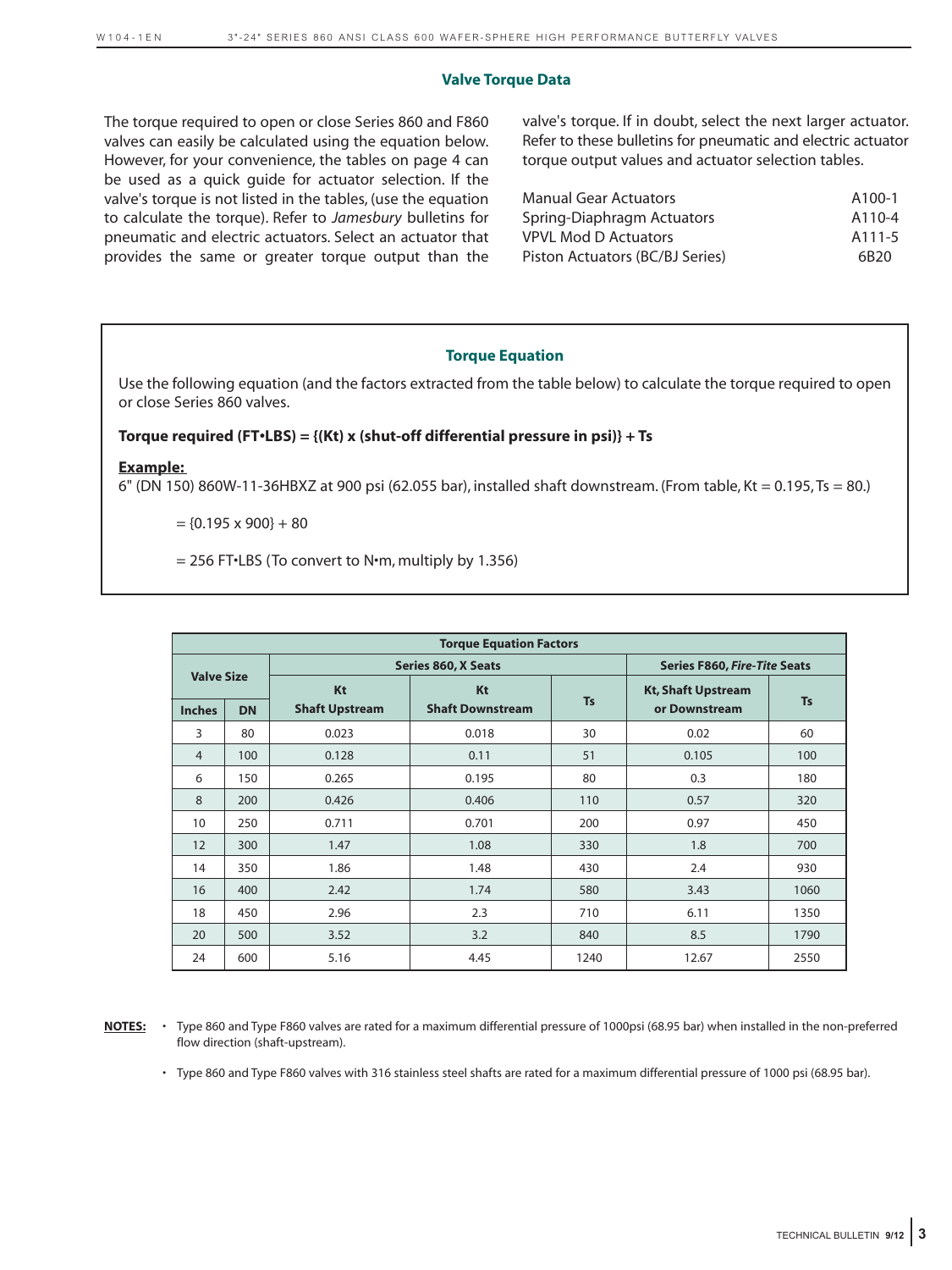|                   |           |                  |                      |                  |                 |          | AUCINE JEAL                                                                                                 |          |                      |                  |                      |                  |                      |  |
|-------------------|-----------|------------------|----------------------|------------------|-----------------|----------|-------------------------------------------------------------------------------------------------------------|----------|----------------------|------------------|----------------------|------------------|----------------------|--|
| <b>Valve Size</b> |           |                  |                      |                  |                 |          | Torque for Series 860W and 860L with X Seat and Shaft Downstream at Specified Shutoff Differential Pressure |          |                      |                  |                      |                  |                      |  |
|                   | <b>DN</b> | <b>FT</b> •LBS @ | $N \cdot m$ $\omega$ | <b>FT</b> •LBS @ | $N \cdot m$ $@$ | FT·LBS @ | $N$ -m $@$                                                                                                  | FT-LBS @ | $N \cdot m$ $\omega$ | <b>FT</b> •LBS @ | $N \cdot m$ $\omega$ | <b>FT</b> ·LBS @ | $N \cdot m$ $\omega$ |  |
| <i>inches</i>     |           | 600 psi          | 41.4 bar             | 800 psi          | 55.2 bar        | 1000psi  | 69.0 bar                                                                                                    |          | 1200 psi* 82.8 bar*  | 1400 psi*        | 96.6 bar*            | 1480 psi*        | 102 bar $*$          |  |
| 3                 | 80        | 40               | 55                   | 45               | 60              | 48       | 65                                                                                                          | 52       | 70                   | 55               | 75                   | 57               | 77                   |  |
| $\overline{4}$    | 100       | 115              | 155                  | 140              | 190             | 160      | 215                                                                                                         | 185      | 250                  | 205              | 280                  | 215              | 290                  |  |
| 6                 | 150       | 200              | 270                  | 235              | 320             | 275      | 375                                                                                                         | 315      | 430                  | 355              | 480                  | 370              | 500                  |  |
| 8                 | 200       | 350              | 475                  | 435              | 590             | 515      | 700                                                                                                         | 600      | 815                  | 680              | 920                  | 710              | 965                  |  |
| 10                | 250       | 620              | 840                  | 760              | 1030            | 900      | 1220                                                                                                        | 1040     | 1410                 | 1180             | 1600                 | 1240             | 1685                 |  |
| 12                | 300       | 980              | 1330                 | 1190             | 1615            | 1410     | 1915                                                                                                        | 1625     | 2210                 | 1840             | 2500                 | 1930             | 2620                 |  |
| 14                | 350       | 1320             | 1790                 | 1610             | 2185            | 1910     | 2595                                                                                                        | 2200     | 2990                 | 2500             | 3015                 | 2620             | 3560                 |  |
| 16                | 400       | 1625             | 2210                 | 1970             | 2675            | 2320     | 3150                                                                                                        | 2670     | 3625                 | 3400             | 4090                 | 3155             | 4285                 |  |
| 18                | 450       | 2090             | 2840                 | 2550             | 3460            | 3010     | 4090                                                                                                        | 3470     | 4710                 | 3930             | 5340                 | 4115             | 5590                 |  |
| 20                | 500       | 2760             | 3750                 | 3400             | 4620            | 4040     | 5485                                                                                                        | 4680     | 6355                 | 5320             | 7225                 | 5575             | 7570                 |  |
| 24                | 600       | 3910             | 5310                 | 4800             | 6520            | 5690     | 7730                                                                                                        | 6580     | 8935                 | 7470             | 10145                | 7825             | 10625                |  |

# **Valve Torque Data** *Xtreme* **Seat**

# *Xtreme* **Seat**

| <b>Valve Size</b> |           |                    | Torque for Series 860W and 860L with X Seat, Shaft Upstream at Specified Shutoff Differential Pressure |                           |                           |                     |                           |  |
|-------------------|-----------|--------------------|--------------------------------------------------------------------------------------------------------|---------------------------|---------------------------|---------------------|---------------------------|--|
| <i>inches</i>     | <b>DN</b> | FT.LBS@<br>600 psi | $N \cdot m$ @<br>41.4 bar                                                                              | FT-LBS@<br><b>800 psi</b> | $N \cdot m$ @<br>55.2 bar | FT.LBS@<br>1000 psi | $N \cdot m$ $@$<br>69 bar |  |
| 3                 | 80        | 44                 | 60                                                                                                     | 48                        | 65                        | 53                  | 72                        |  |
| $\overline{4}$    | 100       | 130                | 180                                                                                                    | 155                       | 210                       | 180                 | 245                       |  |
| 6                 | 150       | 240                | 325                                                                                                    | 290                       | 395                       | 345                 | 470                       |  |
| 8                 | 200       | 365                | 500                                                                                                    | 450                       | 610                       | 535                 | 730                       |  |
| 10                | 250       | 630                | 855                                                                                                    | 770                       | 1045                      | 910                 | 1235                      |  |
| 12                | 300       | 1210               | 1645                                                                                                   | 1505                      | 2045                      | 1800                | 2445                      |  |
| 14                | 350       | 1545               | 2100                                                                                                   | 1920                      | 2610                      | 2290                | 3110                      |  |
| 16                | 400       | 2030               | 2757                                                                                                   | 2515                      | 3415                      | 3000                | 4075                      |  |
| 18                | 450       | 2485               | 3375                                                                                                   | 3080                      | 4185                      | 3670                | 4985                      |  |
| 20                | 500       | 2950               | 4000                                                                                                   | 3655                      | 4965                      | 4360                | 5920                      |  |
| 24                | 600       | 4335               | 5890                                                                                                   | 5370                      | 7290                      | 6400                | 8690                      |  |

|                   | Torque for Series F860W and F860L with Fire-Tite Seat and Shaft Upstream or Downstream (See *) |          |               |                  |               |                  |                  |                  |               |                                   |          |                                 |                 |  |  |
|-------------------|------------------------------------------------------------------------------------------------|----------|---------------|------------------|---------------|------------------|------------------|------------------|---------------|-----------------------------------|----------|---------------------------------|-----------------|--|--|
|                   | <b>FT.LBS (N.m) at Specified Shutoff Differential Pressure</b>                                 |          |               |                  |               |                  |                  |                  |               |                                   |          |                                 |                 |  |  |
| <b>Valve Size</b> |                                                                                                | FT-LBS @ | $N \cdot m$ @ | <b>FT</b> •LBS @ | $N \cdot m$ @ | <b>FT</b> •LBS @ | $N$ <b>m</b> $@$ | <b>FT</b> ·LBS @ | $N \cdot m$ @ | <b>FT</b> ·LBS @<br>$N \cdot m$ @ |          | FT-LBS @                        | $N \cdot m$ $@$ |  |  |
| inches            | <b>DN</b>                                                                                      | 600 psi  | 41.4 bar      | 800 psi          | 55.2 bar      | 1000psi          | 69 bar           | 1200 psi $*$     | 82.8 bar      | 1400 psi $*$                      | 96.6 bar | 1480 psi <sup>*</sup> 101.2 bar |                 |  |  |
| 3                 | 80                                                                                             | 72       | 98            | 76               | 103           | 80               | 108              | 84               | 114           | 88                                | 119      | 90                              | 122             |  |  |
| 4                 | 100                                                                                            | 165      | 225           | 185              | 250           | 205              | 280              | 225              | 305           | 250                               | 340      | 255                             | 345             |  |  |
| 6                 | 150                                                                                            | 360      | 490           | 420              | 570           | 480              | 650              | 540              | 735           | 600                               | 815      | 625                             | 850             |  |  |
| 8                 | 200                                                                                            | 660      | 895           | 775              | 1050          | 890              | 1210             | 1005             | 1365          | 1120                              | 1520     | 1165                            | 1580            |  |  |
| 10                | 250                                                                                            | 1030     | 1400          | 1225             | 1665          | 1420             | 1930             | 1615             | 2195          | 1810                              | 2460     | 1885                            | 2560            |  |  |
| 12                | 300                                                                                            | 1780     | 2420          | 2140             | 2905          | 2500             | 3395             | 2860             | 3885          | 3220                              | 4375     | 3365                            | 4570            |  |  |
| 14                | 350                                                                                            | 2370     | 3220          | 2850             | 3870          | 3330             | 4520             | 3810             | 5175          | 4290                              | 5825     | 4480                            | 6085            |  |  |
| 16                | 400                                                                                            | 3120     | 4240          | 3805             | 5170          | 4490             | 6100             | 5175             | 7030          | 5860                              | 7960     | 6135                            | 8330            |  |  |
| 18                | 450                                                                                            | 5015     | 6810          | 6240             | 8475          | 7460             | 10130            | 8680             | 11790         | 9905                              | 13450    | 10395                           | 14115           |  |  |
| 20                | 500                                                                                            | 6890     | 9360          | 8590             | 11665         | 10290            | 13975            | 11990            | 16280         | 13690                             | 18590    | 14370                           | 19515           |  |  |
| 24                | 600                                                                                            | 10150    | 13785         | 12685            | 17225         | 15220            | 20670            | 17755            | 24110         | 20290                             | 27555    | 21300                           | 28925           |  |  |

**Notes:** \* Type 860 and Type F860 valves are rated for a maximum differential pressure of 1000 psi (68.95 bar) when installed in the non-preferred flow direction (shaft-upstream).

\* Type 860 and Type F860 valves with 316 stainless steel shafts are rated for a maximum differential pressure of 1000 psi (68.95 bar).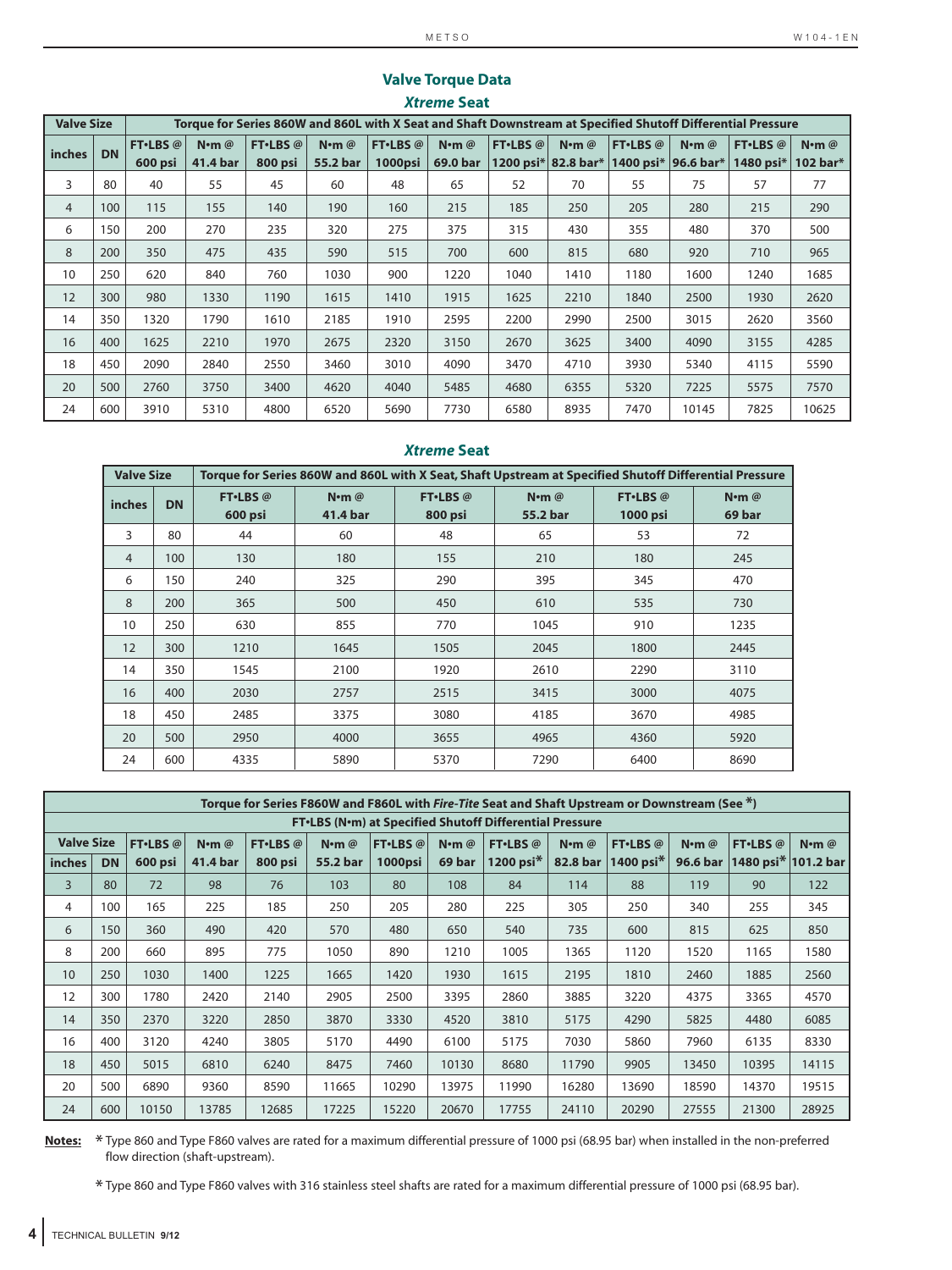#### **PARTS AND BILLS OF MATERIALS**

|                |                                                                     |                                              | <b>Body Material</b>                                                        |                          |  |  |  |  |  |  |  |  |
|----------------|---------------------------------------------------------------------|----------------------------------------------|-----------------------------------------------------------------------------|--------------------------|--|--|--|--|--|--|--|--|
| Part<br>No.    | Part<br><b>Name</b>                                                 | Type 860 22HB, F860 22HB                     | Type 860 36HB, F860 36HB                                                    | Type 860_3600, F860_3600 |  |  |  |  |  |  |  |  |
|                |                                                                     | Type 868 22HB, F868 22HB                     | Type 868_36HB, F868_36HB                                                    | Type 868_3600, F868_3600 |  |  |  |  |  |  |  |  |
|                |                                                                     | Carbon steel                                 |                                                                             | 316 Stainless steel      |  |  |  |  |  |  |  |  |
| 1              | Body                                                                | ASTM A216 Type WCB                           |                                                                             | ASTM A351-Type CF8M      |  |  |  |  |  |  |  |  |
| $\overline{2}$ | Insert                                                              | or ASTM A515 Gr. 70<br>Carbon steel          |                                                                             | 316 Stainless steel      |  |  |  |  |  |  |  |  |
| 3              | <b>Disc</b>                                                         |                                              | 316 Stainless steel ASTM A351 Type CF8m                                     |                          |  |  |  |  |  |  |  |  |
| $\overline{4}$ | Shaft                                                               | 17-4 PH Stainless steel                      |                                                                             | 316 Stainless steel      |  |  |  |  |  |  |  |  |
| 5              | Seat                                                                |                                              | Xtreme or PTFE/316 Stainless steel (Fire-Tite)                              |                          |  |  |  |  |  |  |  |  |
| 6              | <b>Shaft Bearing</b>                                                |                                              | PTFE-composite backed with 316 stainless steel, Nitrided 316 SS (Fire-Tite) |                          |  |  |  |  |  |  |  |  |
| $\overline{7}$ | Spacer                                                              |                                              | 316 Stainless steel                                                         |                          |  |  |  |  |  |  |  |  |
| $\,8\,$        | <b>Shaft Seal</b>                                                   |                                              | Carbon-filled enhanced PTFE or graphite (Fire-Tite)                         |                          |  |  |  |  |  |  |  |  |
| 9              | <b>Compression Ring</b>                                             | Stainless steel                              |                                                                             |                          |  |  |  |  |  |  |  |  |
| 10             | <b>Compression Plate</b>                                            | Carbon steel                                 | Stainless steel                                                             |                          |  |  |  |  |  |  |  |  |
| 11             | Pressure Plug<br>3" - 12" (DN 80 - 300) valves only                 | Carbon steel                                 | Stainless steel                                                             |                          |  |  |  |  |  |  |  |  |
| 12             | <b>Insert Pin</b>                                                   |                                              | Stainless steel                                                             |                          |  |  |  |  |  |  |  |  |
| 13             | Disc Pin                                                            |                                              | 17-4PH stainless steel                                                      |                          |  |  |  |  |  |  |  |  |
| 14             | Stud                                                                | Carbon steel, zinc plated                    | Stainless steel                                                             |                          |  |  |  |  |  |  |  |  |
| 15             | Nut                                                                 | Stainless steel<br>Carbon steel, zinc plated |                                                                             |                          |  |  |  |  |  |  |  |  |
| 16             | Lockwasher                                                          | Carbon steel, zinc plated                    | Stainless steel                                                             |                          |  |  |  |  |  |  |  |  |
| 17             | <b>Identification Plate</b>                                         |                                              | Stainless steel                                                             |                          |  |  |  |  |  |  |  |  |
| 18             | <b>Drive Screw</b>                                                  |                                              | Stainless steel                                                             |                          |  |  |  |  |  |  |  |  |
| 21             | Cap Screw                                                           |                                              | Stainless steel                                                             |                          |  |  |  |  |  |  |  |  |
| 26             | <b>Indicator Plate</b>                                              |                                              | Stainless steel                                                             |                          |  |  |  |  |  |  |  |  |
| 27             | <b>Drive Screw</b>                                                  |                                              | Stainless steel                                                             |                          |  |  |  |  |  |  |  |  |
| 29             | <b>Indicator Pointer</b>                                            |                                              | Carbon steel                                                                |                          |  |  |  |  |  |  |  |  |
| 40             | Body Seal 3" - 4" (DN 80 - 100) 860,<br>3" - 12" (DN 80 - 300) F860 |                                              | PTFE or graphite (Fire-Tite)                                                |                          |  |  |  |  |  |  |  |  |
| 42             | Plug Seal<br>3" - 12" (DN 80 - 300) 860, valves only                |                                              | PTFE or graphite (Fire-Tite)                                                |                          |  |  |  |  |  |  |  |  |
| 47             | Retaining Ring<br>3" - 6" (DN 80 - 150) valves only                 |                                              | Inconel <sup>®</sup> *                                                      |                          |  |  |  |  |  |  |  |  |
| 53             | Cover Plate 14" - 24" (DN 350 - 600) only                           | Carbon steel                                 | Stainless steel                                                             |                          |  |  |  |  |  |  |  |  |
| 54             | Gasket 14" - 24" (DN 350 - 600) only                                |                                              | PTFE or graphite (Fire-Tite)                                                |                          |  |  |  |  |  |  |  |  |
| 55             | Cap Screw 14" - 24" (DN 350 - 600) only                             | Carbon steel<br>Stainless steel              |                                                                             |                          |  |  |  |  |  |  |  |  |
| 56             | Lockwasher 14" - 24" (DN 350 - 600) only                            | Carbon steel                                 | Stainless steel                                                             |                          |  |  |  |  |  |  |  |  |
| 64             | <b>Thrust Bearing</b>                                               | 316 Stainless steel                          |                                                                             |                          |  |  |  |  |  |  |  |  |
| 72             | Base Plate 8" (DN 200) only                                         | Carbon steel                                 |                                                                             |                          |  |  |  |  |  |  |  |  |
| 73             | Cap Screw 8" (DN 200) only                                          |                                              | Carbon steel, zinc plated                                                   |                          |  |  |  |  |  |  |  |  |
| 74             | Lockwasher 8" (DN 200) only                                         |                                              | Carbon steel, zinc plated                                                   |                          |  |  |  |  |  |  |  |  |
| 75             | <b>Blow-out Spacer</b><br>3" - 6" (DN 80 - 150) valves only         |                                              | Stainless steel                                                             |                          |  |  |  |  |  |  |  |  |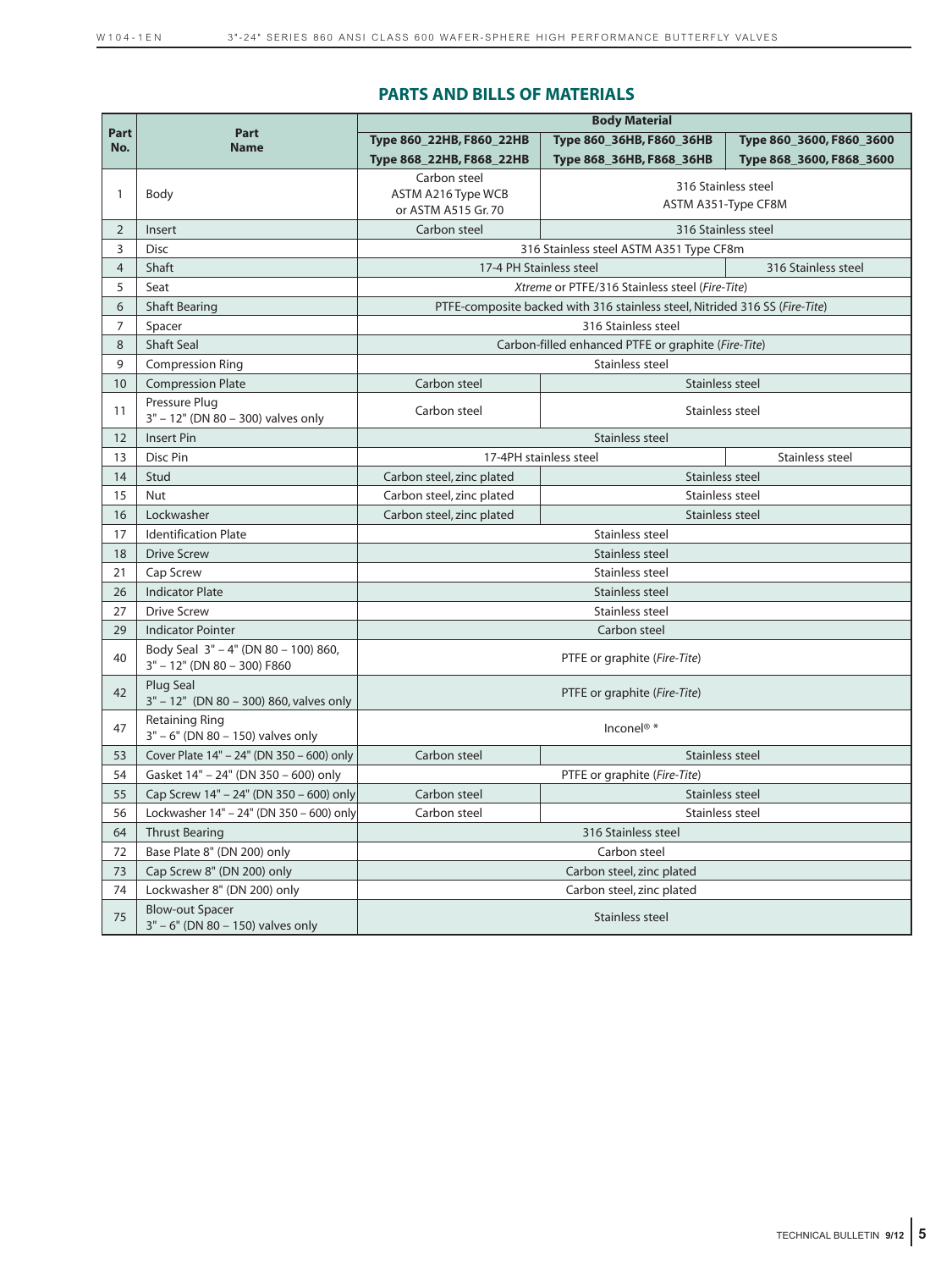# **DIMENSIONS**



# **3" – 12" (DN 80 – 300) Type 860W** *Wafer-Sphere* **Valves ANSI Class 600 Wafer Design**

| <b>Valve Size</b> |      | <b>Approximate Dimensions - inches</b> |       |       |      |       |       |       |               |                |       |      |      |       |                          |  |
|-------------------|------|----------------------------------------|-------|-------|------|-------|-------|-------|---------------|----------------|-------|------|------|-------|--------------------------|--|
| inches            | A    | B                                      |       | D     | E    |       | G     | K     |               | M              | Р     | S    |      |       | Weight<br>lb.            |  |
|                   | 2.37 | .25                                    | 5.00  | 6.62  | 2.94 | 5.50  | 7.87  | 5.12  | 0.87          | 4              | 13.12 | 0.50 | 0.62 | 2.75  | 26                       |  |
| 4                 | 2.87 | 1.44                                   | 6.19  | 8.50  | 3.94 | 7.25  | 9.75  | 6.12  | 1.00          | $\overline{4}$ | 16.62 | 0.62 | 0.87 | 3.56  | 46                       |  |
| 6                 | 3.00 | .62                                    | 8.50  | 11.50 | 5.50 | 8.50  | 11.38 | 8.12  | 1.13          | 4              | 20.19 | 0.87 | 1.12 | 5.50  | 70                       |  |
| 8                 | 4.00 | 2.00                                   | 10.62 | 13.75 | 7.81 | 10.62 | 13.25 | 9.50  | 1.25          | $\overline{4}$ | 23.94 | 1.13 | 1.50 | 7.19  | 118                      |  |
| 10                | 4.75 | 2.37                                   | 12.75 | 17.00 | 9.34 | 12.75 | 15.31 | 11.31 | $1 - 1/4 - 8$ | 4              | 28.37 | 31.، | 1.75 | 8.94  | 243                      |  |
| 12                | 5.75 | 2.87                                   | 15.00 | 19.25 | 1.00 | 15.00 | 17.56 | 13.56 | $1 - 1/4 - 8$ | $\overline{4}$ | 33.50 | 1.62 | 2.13 | 10.62 | 359                      |  |
|                   |      |                                        |       |       |      |       |       |       |               |                |       |      |      |       | $\overline{\phantom{a}}$ |  |

| <b>Valve Size</b> |     | <b>Approximate Dimensions - mm</b> |     |     |     |     |     |     |               |   |     |    |    |                          |              |  |
|-------------------|-----|------------------------------------|-----|-----|-----|-----|-----|-----|---------------|---|-----|----|----|--------------------------|--------------|--|
| <b>DN</b>         | A   | B                                  |     | D   | Е   |     |     | K   |               | M | D   |    |    | $\overline{\phantom{a}}$ | Weight<br>kg |  |
| 80                | 60  | 32                                 | 127 | 68  | 75  | 140 | 200 | 130 | 0.87          | 4 | 333 | 13 | 16 | 70                       | 12           |  |
| 100               | 73  | 37                                 | 157 | 216 | 100 | 184 | 248 | 155 | 00.1          | 4 | 422 | 16 | 22 | 90                       | 21           |  |
| 150               | 76  | 41                                 | 216 | 292 | 140 | 216 | 289 | 206 | 1.12          | 4 | 513 | 22 | 28 | 140                      | 32           |  |
| 200               | 102 | 51                                 | 270 | 349 | 198 | 270 | 337 | 241 | 1.25          | 4 | 608 | 28 | 38 | 183                      | 54           |  |
| 250               | 121 | 60                                 | 324 | 432 | 237 | 324 | 389 | 287 | $1 - 1/4 - 8$ | 4 | 721 | 33 | 44 | 227                      | 110          |  |
| 300               | 146 | 73                                 | 381 | 489 | 279 | 381 | 446 | 344 | $1 - 1/4 - 8$ | 4 | 851 | 41 | 57 | 270                      | 163          |  |

|  |  | 3" - 12" (DN 80 - 300) Type 860L Wafer-Sphere Valves ANSI Class 600 Single-Flange Lugged Design |  |  |
|--|--|-------------------------------------------------------------------------------------------------|--|--|
|  |  |                                                                                                 |  |  |

| <b>Valve Size</b> | <b>Approximate Dimensions - inches</b> |      |       |       |      |       |       |       |               |    |       |       |      |       | Approx.<br><b>Weight</b> |
|-------------------|----------------------------------------|------|-------|-------|------|-------|-------|-------|---------------|----|-------|-------|------|-------|--------------------------|
| inches            | A                                      | B    |       | D     | E    |       | G     | K     |               | M  | D     |       |      |       | lb.                      |
|                   | 2.37                                   | .25  | 5.00  | 6.62  | 2.94 | 8.25  | 7.87  | 5.12  | $3/4 - 10$    | 8  | 13.12 | 0.50  | 0.62 | 2.75  | 33                       |
| 4                 | 2.87                                   | .44  | 6.19  | 8.50  | 3.94 | 10.75 | 9.75  | 6.50  | $7/8 - 9$     | 8  | 16.62 | 0.62  | 0.87 | 3.56  | 63                       |
| 6                 | 3.00                                   | .62  | 8.50  | 1.50  | 5.50 | 14.00 | 1.37  | 8.12  | - 8           | 12 | 20.19 | 0.87  | 1.12 | 5.50  | 112                      |
| 8                 | 4.00                                   | 2.00 | 10.62 | 13.75 | 7.41 | 16.50 | 13.25 | 9.50  | $1 - 1/8 - 8$ | 12 | 23.94 | 1.12  | 1.50 | 7.19  | 198                      |
| 10                | 4.75                                   | 2.37 | 12.75 | 17.00 | 9.34 | 20.00 | 15.31 | 1.31  | $1 - 1/4 - 8$ | 16 | 28.37 | 31. ، | . 75 | 8.94  | 368                      |
| 12                | 5.75                                   | 2.87 | 15.00 | 19.25 | 1.00 | 22.00 | 17.56 | 13.56 | $1 - 1/4 - 8$ | 20 | 33.50 | 1.62  | 2.25 | 10.62 | 510                      |

| <b>Valve Size</b> | <b>Approximate Dimensions - mm</b> |    |     |     |     |     |     |     |               |    |     |    |    |     | Approx.<br>Weight |
|-------------------|------------------------------------|----|-----|-----|-----|-----|-----|-----|---------------|----|-----|----|----|-----|-------------------|
| <b>DN</b>         | A                                  | B  |     | D   | Е   |     | G   |     |               | M  | D   |    |    |     | kg                |
| 80                | 60                                 | 32 | 127 | 168 | 75  | 210 | 200 | 130 | $3/4 - 10$    | 8  | 333 | 13 | 16 | 70  | 15                |
| 100               | 73                                 | 37 | 157 | 216 | 100 | 273 | 248 | 155 | $7/8 - 9$     | 8  | 422 | 16 | 22 | 90  | 29                |
| 150               | 76                                 | 41 | 216 | 292 | 140 | 356 | 289 | 206 | - 8           | 12 | 513 | 22 | 28 | 140 | 51                |
| 200               | 102                                | 51 | 270 | 349 | 198 | 419 | 337 | 241 | $1 - 1/8 - 8$ | 12 | 608 | 28 | 38 | 183 | 90                |
| 250               | 121                                | 60 | 324 | 432 | 237 | 508 | 389 | 287 | 1-1/4 - 8     | 16 | 721 | 33 | 44 | 227 | 167               |
| 300               | 146                                | 73 | 381 | 489 | 279 | 559 | 446 | 344 | $1 - 1/4 - 8$ | 20 | 851 | 41 | 57 | 270 | 231               |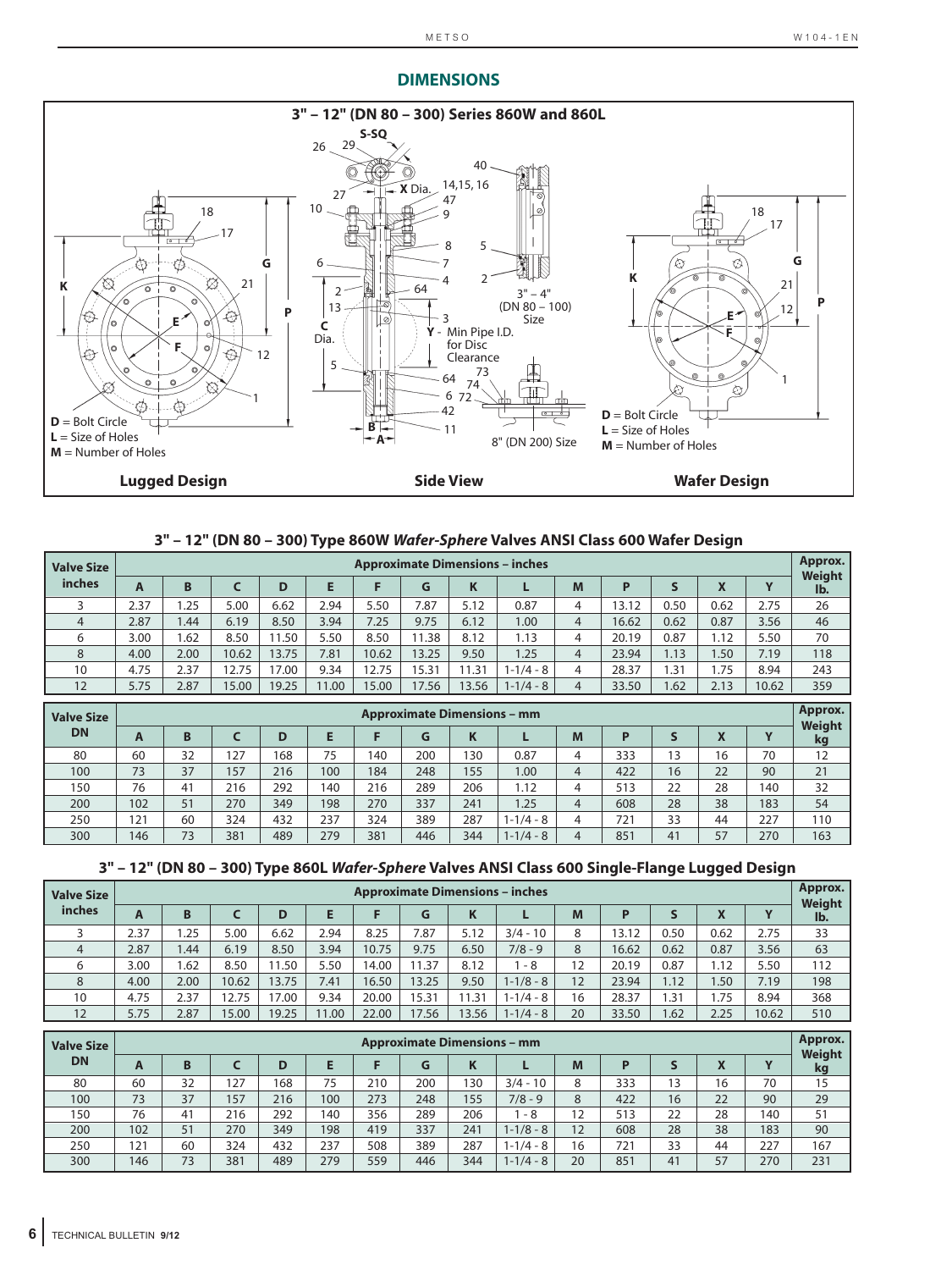

#### **DIMENSIONS**

# **14" – 24" (DN 350 – 600) Type 860W** *Wafer-Sphere* **Valves ANSI Class 600 Wafer Design**

| <b>Valve Size</b> |       | <b>Approximate Dimensions - inches</b> |       |       |       |       |       |       |               |   |       |         |      |       |               |
|-------------------|-------|----------------------------------------|-------|-------|-------|-------|-------|-------|---------------|---|-------|---------|------|-------|---------------|
| inches            | A     | B                                      |       | D     | Е     |       | G     |       |               | M | P     |         |      |       | Weight<br>Ib. |
| 14                | 6.25  | 3.12                                   | 16.25 | 20.75 | 12.3  | 17.75 | 21.00 | 16.37 | $1 - 3/8 - 8$ | 4 | 37.00 | 2.00    | 2.75 | 11.00 | 440           |
| 16                | 6.75  | 3.37                                   | 18.50 | 23.75 | 14.25 | 18.69 | 20.44 | 15.44 | $1 - 1/2 - 8$ | 4 | 36.00 | 2.00    | 3.00 | 12.25 | 630           |
| 18                | 7.75  | 3.87                                   | 21.00 | 25.75 | 16.25 | 21.00 | 28.12 | 19.62 | $1 - 5/8 - 8$ | 4 | 48.12 | $3.50*$ | 3.50 | 14.75 | 820           |
| 20                | 8.25  | 4.12                                   | 23.19 | 28.50 | 17.87 | 23.19 | 27.25 | 22.25 | $1 - 5/8 - 8$ | 4 | 49.25 | $3.50*$ | 4.00 | 16.37 | 1070          |
| 24                | 11.00 | 4.62                                   | 27.25 | 33.00 | 21.00 | 29.62 | 35.00 | 24.50 | $1 - 7/8 - 8$ | 4 | 61.37 | $4.00*$ | 5.00 | 19.37 | 1660          |

| <b>Valve Size</b> | <b>Approximate Dimensions - mm</b> |     |     |     |     |     |     |     |               |   |      |     |                                                       |     | Approx.             |
|-------------------|------------------------------------|-----|-----|-----|-----|-----|-----|-----|---------------|---|------|-----|-------------------------------------------------------|-----|---------------------|
| <b>DN</b>         | A                                  | B   |     | D   | E   |     | G   |     |               | M | D    |     | $\overline{\mathbf{v}}$<br>$\boldsymbol{\mathcal{L}}$ |     | <b>Weight</b><br>kg |
| 350               | 159                                | 79  | 413 | 527 | 313 | 451 | 533 | 416 | 1-3/8 - 8     | 4 | 940  | 51  | 70                                                    | 279 | 200                 |
| 400               | 171                                | 86  | 470 | 603 | 362 | 475 | 519 | 392 | $1 - 1/2 - 8$ | 4 | 914  | 51  | 76                                                    | 311 | 286                 |
| 450               | 197                                | 98  | 533 | 654 | 413 | 533 | 714 | 498 | $1 - 5/8 - 8$ | 4 | 1222 | 89* | 89                                                    | 375 | 372                 |
| 500               | 210                                | 105 | 589 | 724 | 454 | 589 | 692 | 565 | $1 - 5/8 - 8$ | 4 | 1251 | 89* | 102                                                   | 416 | 485                 |
| 600               | 280                                | 17  | 692 | 838 | 533 | 752 | 889 | 622 | 1-7/8 - 8     | 4 | 1559 | 89* | 114                                                   | 492 | 753                 |

\* Diameter with 7/8" key

# **14" – 24" (DN 350 – 600) Type 860L** *Wafer-Sphere* **Valves ANSI Class 600 Single-Flange Lugged Design**

| <b>Valve Size</b> | <b>Approximate Dimensions - inches</b> |      |                       |       |       |       |       |       |               |    |       |         |      |       |               |
|-------------------|----------------------------------------|------|-----------------------|-------|-------|-------|-------|-------|---------------|----|-------|---------|------|-------|---------------|
| inches            | A                                      | B    | M<br>Е<br>P<br>G<br>D |       |       |       |       |       |               |    |       |         |      |       | Weight<br>lb. |
| 14                | 6.25                                   | 3.12 | 16.25                 | 20.75 | 2.31  | 23.75 | 21.00 | 16.37 | 1-3/8 - 8     | 20 | 37.00 | 2.00    | 2.75 | 11.00 | 630           |
| 16                | 6.75                                   | 3.37 | 18.50                 | 23.75 | 14.25 | 27.00 | 20.44 | 15.44 | $1 - 1/2 - 8$ | 20 | 36.00 | 2.00    | 3.00 | 12.25 | 840           |
| 18                | 7.75                                   | 3.87 | 21.00                 | 25.75 | 6.25  | 29.25 | 28.12 | 19.62 | $1 - 5/8 - 8$ | 20 | 48.12 | $3.50*$ | 3.50 | 14.75 | 1110          |
| 20                | 8.25                                   | 4.12 | 23.19                 | 28.50 | 7.87  | 32.00 | 27.25 | 22.25 | $1 - 5/8 - 8$ | 20 | 49.25 | $3.50*$ | 4.00 | 16.37 | 1410          |
| 24                | 1.00                                   | 4.62 | 27.25                 | 33.00 | 21.00 | 37.00 | 35.00 | 24.50 | 1-7/8 - 8     | 20 | 61.37 | $4.00*$ | 5.00 | 19.37 | 2100          |

| <b>Valve Size</b> |     | <b>Approximate Dimensions - mm</b> |     |     |     |     |     |     |               |    |      |     |                                       |     |                     |  |
|-------------------|-----|------------------------------------|-----|-----|-----|-----|-----|-----|---------------|----|------|-----|---------------------------------------|-----|---------------------|--|
| <b>DN</b>         | A   | B                                  |     | D   | E   |     | G   |     |               | M  | D    |     | $\overline{\mathbf{v}}$<br>$\sqrt{ }$ |     | <b>Weight</b><br>kg |  |
| 350               | 159 | 79                                 | 413 | 527 | 313 | 603 | 533 | 416 | $1 - 3/8 - 8$ | 20 | 940  | 51  | 70                                    | 279 | 286                 |  |
| 400               | 171 | 86                                 | 470 | 603 | 362 | 686 | 519 | 392 | $1 - 1/2 - 8$ | 20 | 940  | 914 | 96                                    | 311 | 381                 |  |
| 450               | 197 | 98                                 | 533 | 654 | 413 | 743 | 714 | 498 | $1 - 5/8 - 8$ | 20 | 1222 | 89* | 89                                    | 375 | 503                 |  |
| 500               | 210 | 105                                | 589 | 724 | 454 | 813 | 692 | 565 | $1 - 5/8 - 8$ | 20 | 1251 | 89* | 102                                   | 416 | 640                 |  |
| 600               | 280 | 17                                 | 692 | 838 | 533 | 940 | 889 | 622 | 1-7/8 - 8     | 20 | 1559 | 89* | 114                                   | 492 | 953                 |  |

\* Diameter with 7/8" key